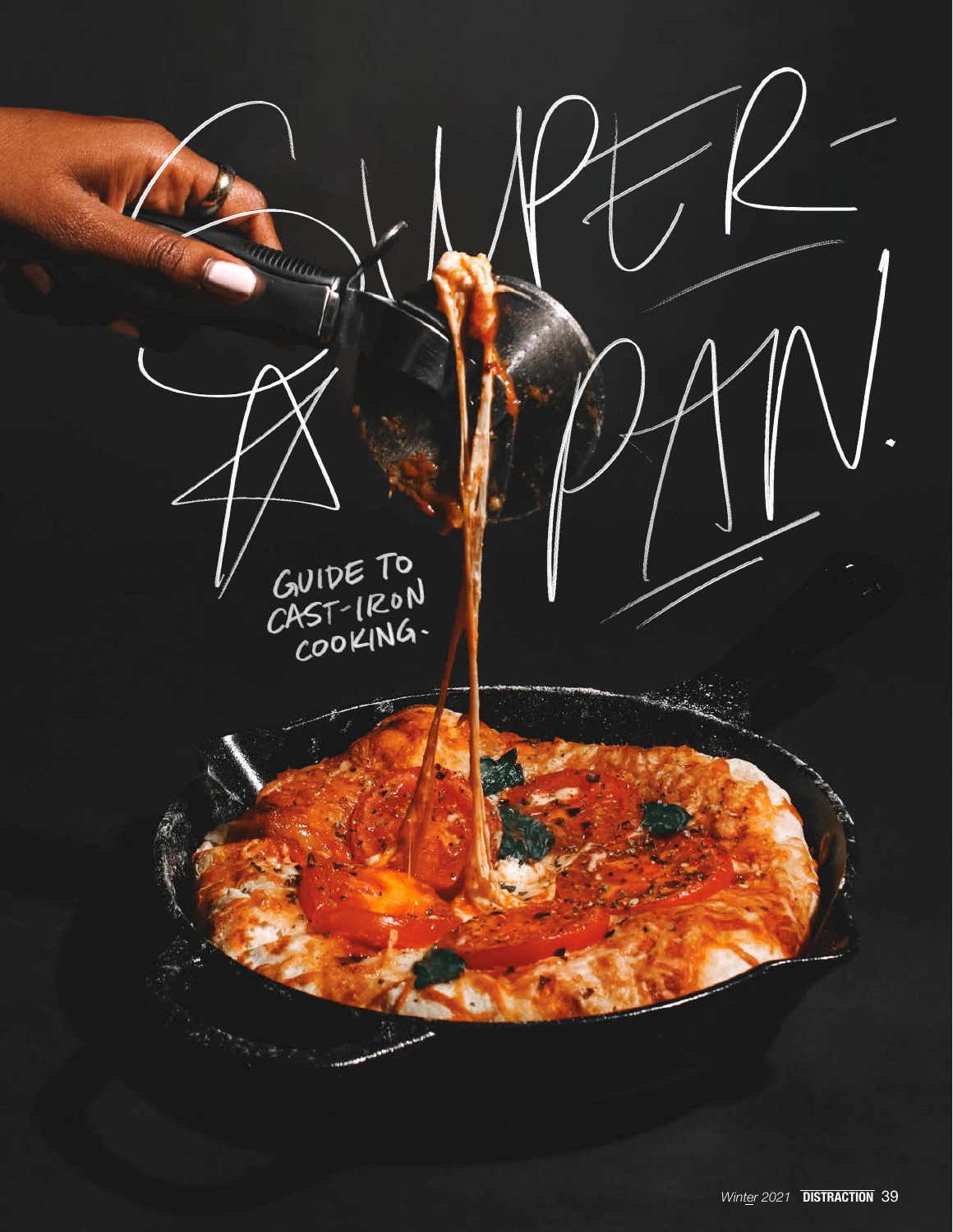- 2 cups sliced peaches
- 1½ cups sugar
- 1 cup all-purpose flour
- <sup>3⁄4</sup> cup milk of choice
- $\frac{1}{2}$  cup butter
- 2 tsp baking powder<br>Sprinkle of salt
- 
- Whipped cream to serve

## Ingredients:

## Method

- 1. Preheat oven to 375 degrees Fahrenheit.
- 2. Add peaches,  $\frac{1}{2}$  cup sugar and  $\frac{1}{2}$  cup of flour to a large mixing bowl, tossing until the peaches are evenly coated.
- In another large mixing bowl combine the remaining flour, baking powder, milk, ¾ cup sugar, and a sprinkle of salt.
- 4. Melt the butter in a cast iron skillet over low heat. Once melted, pour batter from the previous step into the butter; do not stir.
- 5. Pour peach mixture into the batter mixture; don't stir.
- Place the cast iron on the top oven rack and bake for 30-40 minutes or until crust is golden brown and puffy.
- 7. Carefully remove the skillet from the oven, and allow it to cool slightly before serving with a dollop (or more) of whipped cream.

Ces gasvice

# No kitchen is complete without a cast iron skillet. These trusty "workhouses" are sturdy, cheap and versatile for both stovetop and oven cooking. Perfect for one-pot or pan recipes, this cookware staple could be used for a lifetime of meals—and if taken care of—may actually last for a lifetime of your grandchildren's meals as well.

"Seasoning" in this context is a process that, according to magazine and *Delish*, bakes a layer of oil into the pan to allow it to withstand the blazing temperatures necessary for a seared steak, yet slippery enough to make eggs without fear of sticking.

- 6 eggs
- 2 cups roasted and chopped red bell pepper
- 1<sup>1</sup>/<sub>2</sub> cups spinach
- <sup>1/4</sup> cup milk of choice
- ⅓ cup crumbled feta cheese
- $\frac{1}{2}$  tbsp vegetable oil  $2$  cloves minced garlic  $1$  chopped shallot
- 
- 
- Salt and pepper to taste

**words\_nicolette bullard. design\_lauren maingot. photo\_teagan polizzi.**

Whether you're looking to serve up a sizzling steak, sauté some veggies or make the perfect frittata, the classic cast iron skillet may be just be your new best friend. This hardy metal cookware is made to withstand high temperatures and can be used on the stove, in the oven or even over an open fire. Cast iron products come in all shapes and sizes, from six-inch pans to face-sized griddles, dutch ovens and more.

- Preheat oven to 400 degrees Fahrenheit.
- 2. Whisk together eggs, milk, salt and garlic.
- Heat vegetable oil in a cast iron skillet over medium heat. Add the chopped shallot, salt and pepper. Once the shallot is translucent, add spinach and roasted peppers, sautéing until the spinach has wilted. Ensure that vegetables are evenly distributed throughout the skillet.
- Add egg mixture to the cast iron, gently shaking the pan to distribute evenly.
- Sprinkle with feta before placing cast iron in the oven to bake for 15-20 minutes or until the eggs have set. Season to taste and serve.

## "SEASONING" CAST IRON

Before you get to cooking, though, your cast iron should be seasoned. The same way a guitar must be tuned or stilettos broken in, cast iron products should be seasoned to yield the tastiest results. But we aren't talking about sprinkling on some oregano.

## FETA AND ROASTED RED PEPPER SPINACH FRITTATA

#### Ingredients:

## Method

This process will naturally continue over time as buildup from cooking creates a smooth yet tough surface. Basically, the more the cast iron is used, the better it gets.

## SEASONING IN FOUR STEPS

- 1. Scrub your cast iron with soap and warm water until smooth, then rinse thoroughly.
- 2. To dry, pat with a paper towel or cloth and then place over medium heat on a stovetop until all moisture is evaporated.
- 3. Rub about two teaspoons of vegetable or canola oil into the cast iron using a paper towel. Buff all sides (even the handle) of the pan until it no longer appears greasy.
- Place the cast iron in a 450-degree oven for 45 minutes to an hour, then allow the cast iron to cool in the oven for an additional 15 minutes with the door closed. Afterwards, carefully remove the cookware and let it cool completely.

## **PEACHY KEEN COBBLER**

## Ingredients:

- 1 package pre-prepared chocolate chip cookie dough 15-20 Double Stuf Oreos
- 
- 4-6 scoops vanilla ice cream

## Method:

- 1. Preheat oven to 350 degrees Fahrenheit. In a large cast iron skillet, layer cookie dough and crushed Oreos.
- Bake skillet covered with aluminum foil for about nine to 11 minutes.
- 3. Remove foil and continue baking until the cookie dough is golden with crispy edges. Insert a toothpick into the center of the dough to ensure that the cake is fully cooked. The toothpick should come out clean with few crumbs.
- 4. Once done, remove the cookie cake from the oven and allow it to cool before topping with vanilla ice cream and additional Oreos as desired.

According to UnoCasa, a cast iron skillet could tolerate up to 1500°F. Even though only industry standard ovens can get that hot, these pans are probably the most durable kitchenware you'll ever stock in your pantry.